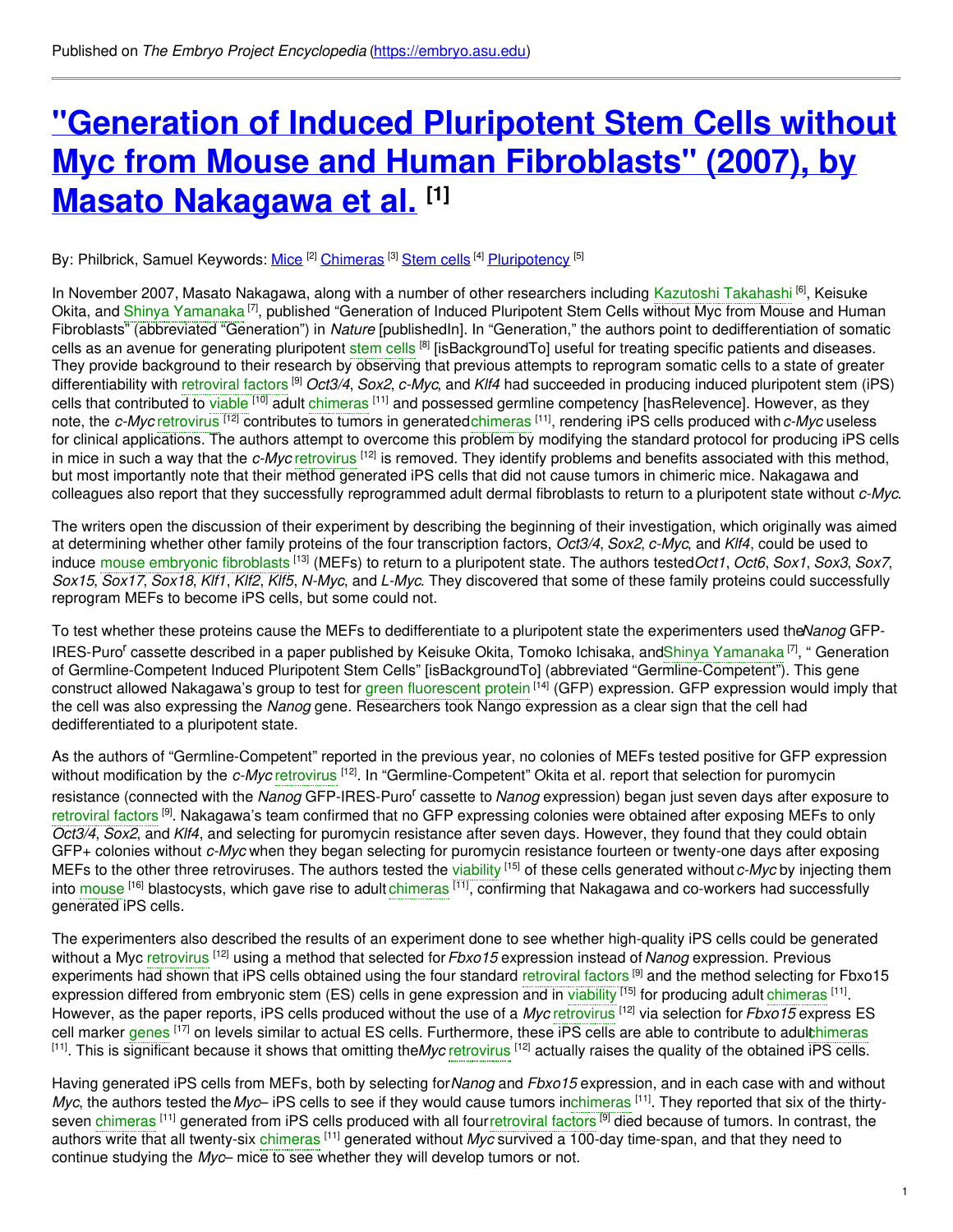All iPS cells described thus far, whether*Nanog* or *Fbxo15* was selected for, and whether *Myc* was used or not, were selected for using antibiotics. The later portion of "Generation..." describes tests on [mouse](https://embryo.asu.edu/search?text=mouse) <sup>[16]</sup> adult tail tip fibroblasts (TTFs) containing the the Nanog GFP-IRES-Puro<sup>r</sup> cassette. These tests sought to determine whether omittingMyc makes selection for antibiotic resistance unnecessary in the process of isolating iPS cells. To test this Nakagawa et al. tested TTFs transfected by all four [retroviral](https://embryo.asu.edu/search?text=retroviral%20factors) factors <sup>[9]</sup>, and by the three retroviral factors <sup>[9]</sup> minus the *c-Myc* [retrovirus](https://embryo.asu.edu/search?text=retrovirus) <sup>[12]</sup>. They also included a DsRed retroviral factor that, thanks to its red fluorescence, allowed the researchers to see which cells had been transfected by the [retrovirus](https://embryo.asu.edu/search?text=retrovirus) <sup>[12]</sup>. In the cells to be tested, since GFP expression would signal *Nanog* expression, which would signify that the cells had returned to a pluripotent state, researchers did not expect to see any GFP expessing cells also expressing DsRed. This is because the cells were expected to silence [retroviral](https://embryo.asu.edu/search?text=retroviral%20factors) factors <sup>[9]</sup> upon return to [pluripotency](https://embryo.asu.edu/search?text=pluripotency) <sup>[18]</sup>. So the researchers expected to see three kinds of cells post exposure to [retroviral](https://embryo.asu.edu/search?text=retroviral%20factors) factors <sup>[9]</sup>: non-fluorescent cells, which would not have been transduced by th[eretroviral](https://embryo.asu.edu/search?text=retroviral%20factors) factors <sup>[9]</sup> at all, DsRed+ cells, which would have been transfected but would not be pluripotent, and GFP+ cells, which would have been transfected, and then would have returned to a pluripotent state in which they expressed GFP but silenced *Nanog*.

Nakgawa et al. report that the group of TTFs tranducted by all fou[rretroviral](https://embryo.asu.edu/search?text=retroviral%20factors) factors [9] resulted in many colonies of cells that were mostly GFP negative (though many expressed DsRed), and in addition to this there were many background cells. As expected, in the fraction of colonies that did express GFP, DsRed was silenced.

On the other hand, the group of TTFs transfected with*Oct3/4*, *Sox2*, and *Klf4*, but not a*Myc* retroviral factor, produced few background cells and much fewer colonies than the TTFs transfected with four [retroviral](https://embryo.asu.edu/search?text=retroviral%20factors) factors<sup>[9]</sup>. About half of the colonies, however, expressed GFP in what the authors call a patchy manner. DsRed was not expressed in most of these colonies, which indicates that it is largely silenced in transducted cells. And, as the authors reported, most of the colonies that did express DsRed actually silence DsRed and begin expressing GFP after the second passage.

The experimenters then did tests to find out if iPS cells could be generated from TTFs devoid of selection markers (but possessing a DsRed transgene); that is, they wanted to do an experiment to see if they could generate iPS cells from TTFs not containing the Nanog GFP-IRES-Puro<sup>r</sup> cassette. The researchers tested cultures of TTFs exposed to all fou[rretroviral](https://embryo.asu.edu/search?text=retroviral%20factors) factors<sup>[9]</sup>, and to three [retroviral](https://embryo.asu.edu/search?text=retroviral%20factors) factors [9] but not *Myc*. They also introduced GFP retroviruses to their TTF cultures so they would be able to easily determine if and when the cells started silencing retroviruses, signaling return to a pluripotent state. In the cultures exposed to all four [retroviral](https://embryo.asu.edu/search?text=retroviral%20factors) factors<sup>[9]</sup> retroviral silencing did not occur. However, the TTF cells exposed to only the three [retroviral](https://embryo.asu.edu/search?text=retroviral%20factors) factors <sup>[9]</sup>, but not *Myc*, express ES cell marke[rgenes](https://embryo.asu.edu/search?text=genes) <sup>[17]</sup> at similar levels to actual ES cells. Moreover, when these cells were implanted into blastocysts adult [chimeras](https://embryo.asu.edu/search?text=chimeras) <sup>[11]</sup> resulted, proving that [viable](https://embryo.asu.edu/search?text=viable) <sup>[10]</sup> iPS cells can be obtained without Myc or drug selection.

The authors then mention that they succeeded in generating colonies similar to human [embryonic](https://embryo.asu.edu/search?text=embryonic%20stem%20cells) stem cells <sup>[19]</sup> [hasRelevance] (hESC) without using *Myc* using the same methods reported in the paper by Takahashi et al., " Induction of Pluripotent Stem Cells from Human Fibroblasts by Defined Factors." [isBackgroundTo] Takahashi et al. had reported that no hESC-like colonies were obtained without the use of *Myc*. However, the authors of "Generation" used ten times more human dermal fibroblasts (hDFs) than Takahashi et al. used. This higher concentration allowed Nakagawa et al. to obtain what they numbered as 0-5 hESC-like colonies. They were able to grow these colonies and found that they expressed similar marker [genes](https://embryo.asu.edu/search?text=genes) [17] to hESCs.

"Generation" closes by noting that the research reported in this paper does not show that*Myc* is unimportant in generating iPS cells. Rather, they posit, *Myc* is important but can possibly be recruited by other factors (such as*Oct3/4*, *Sox2*, and *Klf4*). Such a possibility is consistent with the finding in their paper, which proves that both [mouse](https://embryo.asu.edu/search?text=mouse) <sup>[16]</sup> and human cells can be programmed to return to a pluripotent state without the *Myc* [retrovirus](https://embryo.asu.edu/search?text=retrovirus) <sup>[12]</sup>. This has clinical significance because the iPS cells generated without a Myc [retrovirus](https://embryo.asu.edu/search?text=retrovirus) <sup>[12]</sup> do not appear to cause tumor formation i[nchimeras](https://embryo.asu.edu/search?text=chimeras) <sup>[11]</sup>. This is encouraging, but as the authors point out, removing the Myc [retrovirus](https://embryo.asu.edu/search?text=retrovirus) <sup>[12]</sup> greatly reduces the efficiency of adult cells in producing pluripoten[tstem](https://embryo.asu.edu/search?text=stem%20cells) cells <sup>[8]</sup>. Therefore, conclude the authors, if iPS [stem](https://embryo.asu.edu/search?text=stem%20cells) cells <sup>[8]</sup> are to become a [viable](https://embryo.asu.edu/search?text=viable) <sup>[10]</sup> tool in medicine further research is needed to find factors or molecules that can increase the efficiency of iPS cell generation without the *Myc* [retrovirus](https://embryo.asu.edu/search?text=retrovirus) <sup>[12]</sup>.

# **Sources**

- 1. Nakagawa, Masato, Michiyo Koyanagi, Koji Tanabe, Kuztoshi Takahashi, Tomoko Ichisaka, Takashi Aoi, Keisuke Okita, Yuji Mochiduki, Nanako Takizawa, and Shinya [Yamanaka](https://embryo.asu.edu/search?text=Shinya%20Yamanaka)<sup>[7]</sup>. "Generation of Induced Pluripotent Stem Cells without Myc from Mouse and Human Fibroblasts." *Nature Biotechnology* 26 (2008): 101–106.
- 2. Okita, Keisuke, Tomoko Ichisaka, and Shinya [Yamanaka](https://embryo.asu.edu/search?text=Shinya%20Yamanaka) <sup>[7]</sup>. "Generation of Germline-Competent Induced Pluripotent Stem Cells." *Nature* 448 (2007): 313–17.
- 3. [Takahashi,](https://embryo.asu.edu/search?text=Shinya%20Yamanaka) Kazutoshi, Koji Tanabe, Mari Ohnuki, Megumi Narita, Tomoko Ichisaka, Kiichiro Tomoda, andShinya Yamanaka<sup>[7]</sup>. "Induction of Pluripotent Stem Cells form Adult Human Fibroblasts by Defined Factors."Cell 131 (2007): 1– 12.

In November 2007, Masato Nakagawa, along with a number of other researchers including Kazutoshi Takahashi, Keisuke Okita,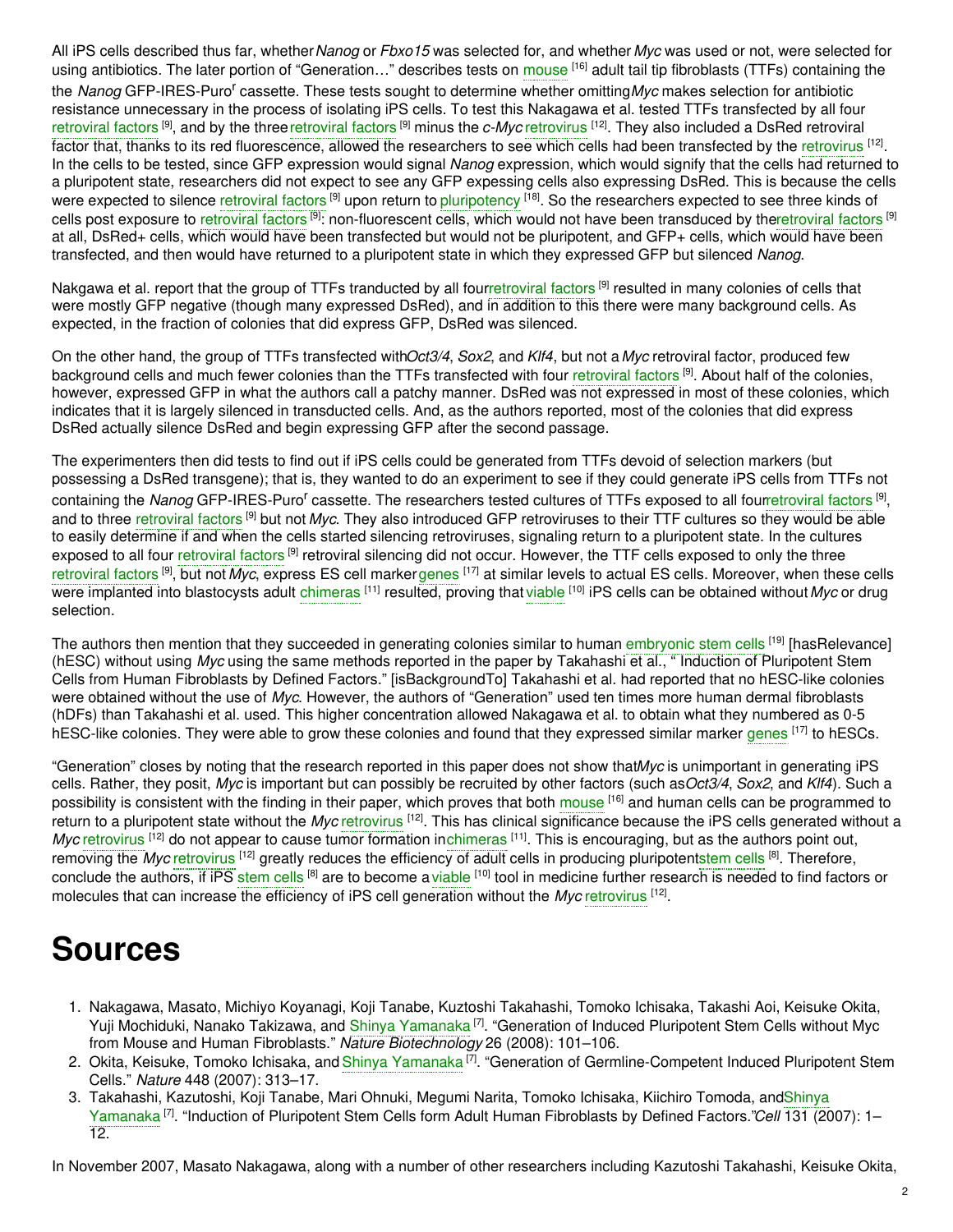and Shinya Yamanaka, published "Generation of Induced Pluripotent Stem Cells without Myc from Mouse and Human Fibroblasts" (abbreviated "Generation") in Nature. In "Generation," the authors point to dedifferentiation of somatic cells as an avenue for generating pluripotent stem cells useful for treating specific patients and diseases. They provide background to their research by observing that previous attempts to reprogram somatic cells to a state of greater differentiability with retroviral factors Oct3/4, Sox2, c-Myc, and Klf4 had succeeded in producing induced pluripotent stem (iPS) cells that contributed to viable adult chimeras and possessed germline competency. However, as they note, the c-Myc retrovirus contributes to tumors in generated chimeras, rendering iPS cells produced with c-Myc useless for clinical applications. The authors attempt to overcome this problem by modifying the standard protocol for producing iPS cells in mice in such a way that the c-Myc retrovirus is removed. They identify problems and benefits associated with this method, but most importantly note that their method generated iPS cells that did not cause tumors in chimeric mice. Nakagawa and colleagues also report that they successfully reprogrammed adult dermal fibroblasts to return to a pluripotent state without c-Myc.

### **Subject**

<u>[Stem](https://embryo.asu.edu/medical-subject-headings/stem-cells) Cells</u>  $^{[20]}$ 

# **Topic**

[Publications](https://embryo.asu.edu/topics/publications)<sup>[21]</sup> [Experiments](https://embryo.asu.edu/topics/experiments)<sup>[22]</sup>

# **Publisher**

Arizona State University. School of Life Sciences. Center for Biology and Society. Embryo Project Encyclopedia.

#### **Rights**

© Arizona Board of Regents Licensed as Creative Commons Attribution-NonCommercial-Share Alike 3.0 Unported (CC BY-NC-SA 3.0) http://creativecommons.org/licenses/by-nc-sa/3.0/

#### **Format**

<u>[Articles](https://embryo.asu.edu/formats/articles)</u>  $^{[23]}$ 

**Last Modified** Wednesday, July 4, 2018 - 04:40

#### **DC Date Accessioned**

Friday, May 25, 2012 - 15:48

**DC Date Available** Friday, May 25, 2012 - 15:48

#### **DC Date Created**

2010-11-20

#### **DC Date Created Standard**

Saturday, November 20, 2010 - 07:00

**[Contact](https://embryo.asu.edu/contact) Us** 

© 2021 Arizona Board of Regents

The Embryo Project at Arizona State University, 1711 South Rural Road, Tempe Arizona 85287, United States

**Source URL:** https://embryo.asu.edu/pages/generation-induced-pluripotent-stem-cells-without-myc-mouse-and-humanfibroblasts-2007-masato

#### **Links**

[1] https://embryo.asu.edu/pages/generation-induced-pluripotent-stem-cells-without-myc-mouse-and-human-fibroblasts-2007 masato

[2] https://embryo.asu.edu/keywords/mice

- [3] https://embryo.asu.edu/keywords/chimeras
- [4] https://embryo.asu.edu/keywords/stem-cells
- [5] https://embryo.asu.edu/keywords/pluripotency
- [6] https://embryo.asu.edu/search?text=Kazutoshi%20Takahashi
- [7] https://embryo.asu.edu/search?text=Shinya%20Yamanaka
- [8] https://embryo.asu.edu/search?text=stem%20cells